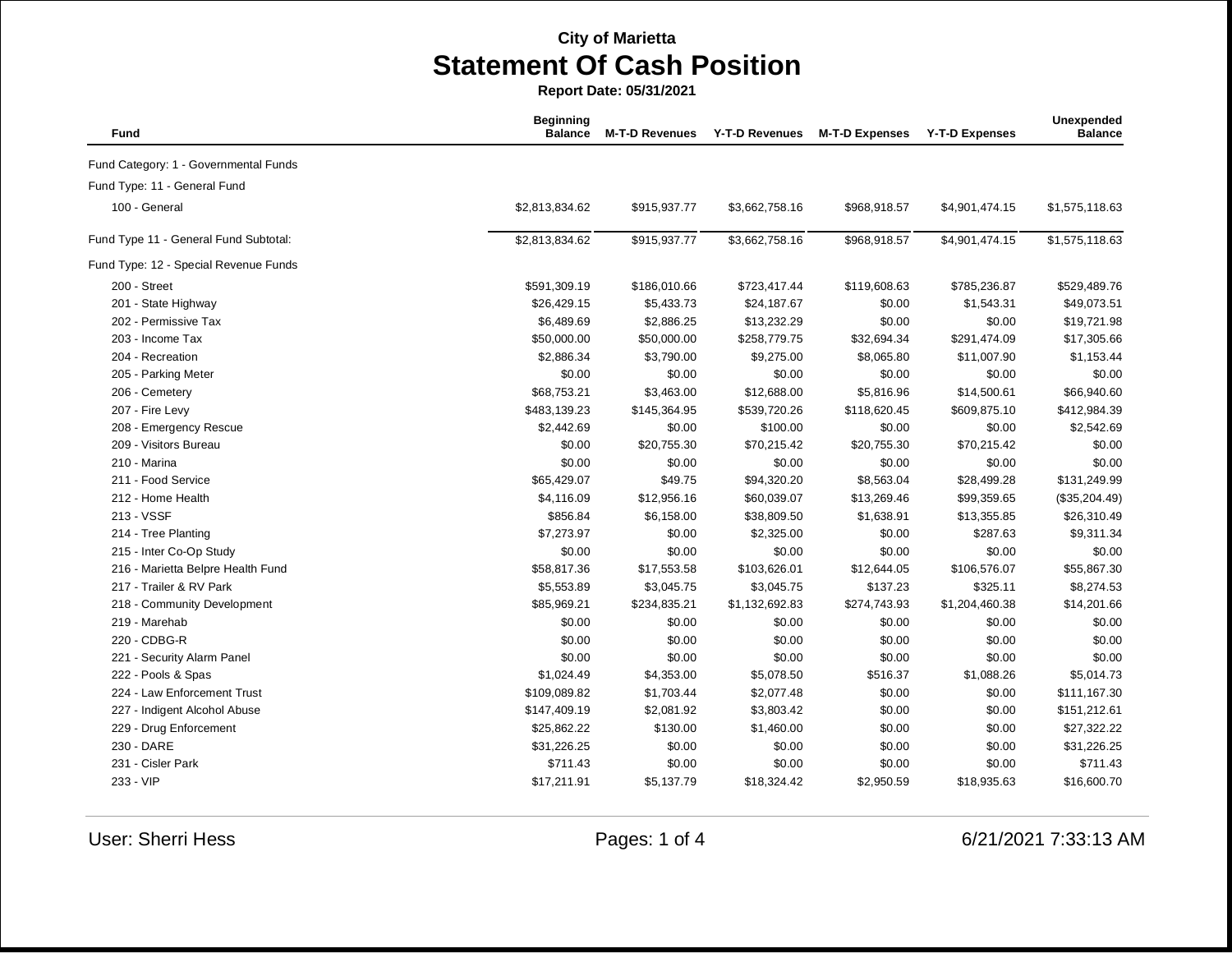**Report Date: 05/31/2021**

| Fund                                           | <b>Beginning</b><br><b>Balance</b> | <b>M-T-D Revenues</b> | <b>Y-T-D Revenues</b> | <b>M-T-D Expenses</b> | <b>Y-T-D Expenses</b> | <b>Unexpended</b><br><b>Balance</b> |
|------------------------------------------------|------------------------------------|-----------------------|-----------------------|-----------------------|-----------------------|-------------------------------------|
| 236 - FEMA                                     | \$0.00                             | \$0.00                | \$0.00                | \$0.00                | \$0.00                | \$0.00                              |
| 239 - Court Computer                           | \$168,748.85                       | \$6,155.66            | \$32,524.99           | \$4,237.01            | \$26,267.55           | \$175,006.29                        |
| 240 - Court Capital                            | \$215,390.74                       | \$17,642.20           | \$74,230.00           | \$10,283.48           | \$17,219.42           | \$272,401.32                        |
| 241 - Utility Line Relocation                  | \$7,571.24                         | \$0.00                | \$0.00                | \$0.00                | \$0.00                | \$7,571.24                          |
| 243 - Domestic Violence                        | \$20,636.72                        | \$0.00                | \$15,596.60           | \$4,148.40            | \$27,231.97           | \$9,001.35                          |
| 246 - Traffic Signals                          | \$0.00                             | \$0.00                | \$0.00                | \$0.00                | \$0.00                | \$0.00                              |
| 249 - Community Corrections                    | \$410.30                           | \$0.00                | \$98,960.00           | \$18,431.47           | \$93,633.27           | \$5,737.03                          |
| 250 - Marietta Harbor                          | \$737.95                           | \$0.00                | \$0.00                | \$0.00                | \$0.00                | \$737.95                            |
| 256 - Lazy River                               | \$0.00                             | \$0.00                | \$0.00                | \$0.00                | \$0.00                | \$0.00                              |
| 257 - Gutberlet Armory                         | \$0.00                             | \$0.00                | \$0.00                | \$0.00                | \$0.00                | \$0.00                              |
| 258 - Police Training                          | \$23,004.89                        | \$0.00                | \$0.00                | \$0.00                | \$0.00                | \$23,004.89                         |
| 259 - Home Sewage                              | \$2,551.39                         | \$1,000.00            | \$12,886.00           | \$225.37              | \$541.38              | \$14,896.01                         |
| 260 - Utility Conservation                     | \$9,882.10                         | \$0.00                | \$0.00                | \$0.00                | \$9,882.00            | \$0.10                              |
| 261 - Employee Payroll Reserve                 | \$0.00                             | \$0.00                | \$0.00                | \$0.00                | \$0.00                | \$0.00                              |
| 262 - Local Indigent Drivers                   | \$61,606.02                        | \$0.00                | \$5,720.12            | \$432.00              | \$5,030.20            | \$62,295.94                         |
| 263 - Recovery-JAG                             | \$0.00                             | \$0.00                | \$0.00                | \$0.00                | \$0.00                | \$0.00                              |
| 264 - Neighborhood Stabilization               | \$0.00                             | \$0.00                | \$0.00                | \$0.00                | \$0.00                | \$0.00                              |
| 265 - Court Security Fund                      | \$4,219.74                         | \$1,032.00            | \$4,772.00            | \$0.00                | \$0.00                | \$8,991.74                          |
| 266 - Court Probation Services                 | \$35,371.22                        | \$164,543.97          | \$222,118.92          | \$19,901.67           | \$94,291.05           | \$163,199.09                        |
| 267 - Court Prob Impr & Incentive              | \$80,174.00                        | \$0.00                | \$99,162.00           | \$17,577.26           | \$97,915.48           | \$81,420.52                         |
| 268 - Integrated Case Mgt Fund                 | \$0.00                             | \$0.00                | \$0.00                | \$0.00                | \$0.00                | \$0.00                              |
| 269 - Parking Lot Fund                         | \$266,400.79                       | \$4,800.00            | \$38,800.00           | \$2,541.46            | \$15,917.10           | \$289,283.69                        |
| 270 - Mtta Comm Center at The Armory           | \$8,442.18                         | \$6,359.77            | \$14,784.77           | \$7,797.98            | \$16,579.60           | \$6,647.35                          |
| 271 - Gold Star Park Fund                      | \$5,668.10                         | \$0.00                | \$0.00                | \$3,929.10            | \$3,929.10            | \$1,739.00                          |
| 272 - Start Westward Monument Fund             | \$0.00                             | \$0.00                | \$0.00                | \$0.00                | \$0.00                | \$0.00                              |
| 273 - COVID-19 Health                          | \$0.00                             | \$10,193.59           | \$45,385.04           | \$0.00                | \$834.40              | \$44,550.64                         |
| 274 - Mtta Coronavirus Relief Dist Fun         | \$304,488.23                       | \$0.00                | \$0.00                | \$101.74              | \$211,435.63          | \$93,052.60                         |
| 275 - Contact Tracing Fund                     | \$192.03                           | \$30,012.29           | \$38,043.28           | \$2,831.10            | \$23,415.22           | \$14,820.09                         |
| 276 - Marietta CDBG COVID-19                   | \$0.00                             | \$23,232.72           | \$29,798.71           | \$23,232.72           | \$29,798.71           | \$0.00                              |
| 277 - COVID-19 Mitigation/Prev-Court           | \$0.00                             | \$0.00                | \$0.00                | \$0.00                | \$0.00                | \$0.00                              |
| 278 - COVID-CO21 Grant-Health                  | \$6,641.38                         | \$148,460.69          | \$180,917.68          | \$51,962.52           | \$170,317.36          | \$17,241.70                         |
| 279 - COVID-19 Grant - Police                  | \$0.00                             | \$0.00                | \$0.00                | \$0.00                | \$0.00                | \$0.00                              |
| 280 - COVID-CT21 Grant Health                  | \$0.00                             | \$0.00                | \$0.00                | \$3,326.13            | \$8,820.87            | (\$8,820.87)                        |
| Fund Type 12 - Special Revenue Funds Subtotal: | \$3,014,139.11                     | \$1,119,141.38        | \$4,030,918.12        | \$790,984.47          | \$4,109,801.47        | \$2,935,255.76                      |
| Fund Type: 13 - Debt Service Funds             |                                    |                       |                       |                       |                       |                                     |
| 300 - Bond & Note                              | \$150,979.33                       | \$0.00                | \$0.00                | \$83,475.00           | \$83,475.00           | \$67,504.33                         |
| <b>User: Sherri Hess</b>                       | Pages: 2 of 4                      |                       |                       |                       |                       | 6/21/2021 7:33:13 AM                |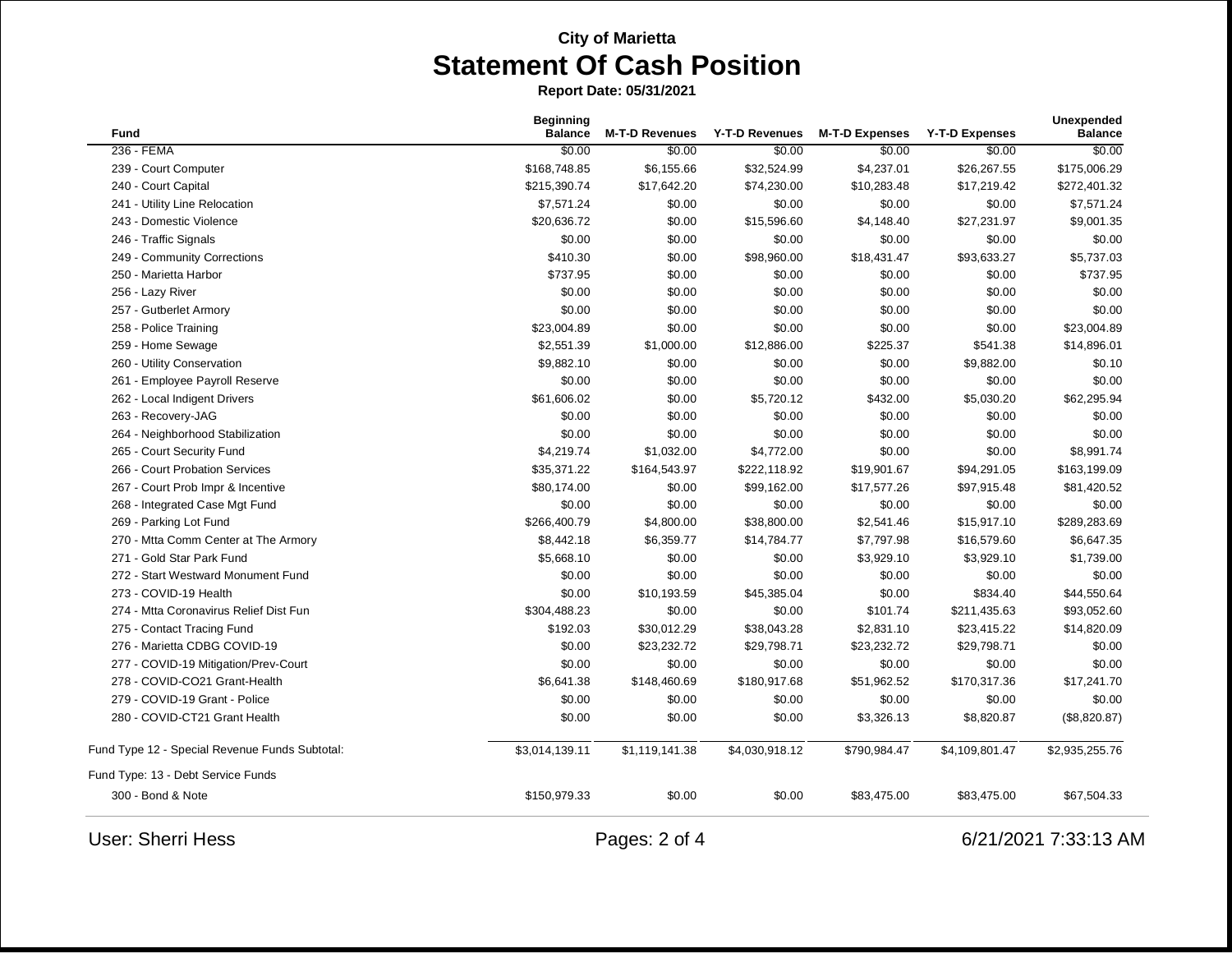**Report Date: 05/31/2021**

| Fund                                           | <b>Beginning</b><br><b>Balance</b> | <b>M-T-D Revenues</b> | Y-T-D Revenues | <b>M-T-D Expenses</b> | <b>Y-T-D Expenses</b> | Unexpended<br><b>Balance</b> |
|------------------------------------------------|------------------------------------|-----------------------|----------------|-----------------------|-----------------------|------------------------------|
|                                                |                                    |                       |                |                       |                       | \$67,504.33                  |
| Fund Type 13 - Debt Service Funds Subtotal:    | \$150,979.33                       | \$0.00                | \$0.00         | \$83,475.00           | \$83,475.00           |                              |
| Fund Type: 14 - Capitol Project Funds          |                                    |                       |                |                       |                       |                              |
| 400 - Capital Improvement                      | \$249,062.99                       | \$102,222.94          | \$286,607.54   | \$56,451.07           | \$159,555.30          | \$376,115.23                 |
| 406 - Water Construction                       | \$0.00                             | \$0.00                | \$0.00         | \$0.00                | \$0.00                | \$0.00                       |
| 410 - Bike Path                                | \$0.00                             | \$0.00                | \$0.00         | \$0.00                | \$0.00                | \$0.00                       |
| 415 - Access Road                              | \$3,639.00                         | \$0.00                | \$0.00         | \$0.00                | \$0.00                | \$3,639.00                   |
| 416 - St Rt 7 TIF                              | \$0.00                             | \$0.00                | \$0.00         | \$0.00                | \$0.00                | \$0.00                       |
| 418 - WW Facilities Up-Grade                   | \$370,481.08                       | \$2,394.00            | \$38,534.06    | \$2,394.00            | \$38,534.06           | \$370,481.08                 |
| 419 - Aquatic Center                           | \$0.00                             | \$0.00                | \$0.00         | \$0.00                | \$0.00                | \$0.00                       |
| 420 - Armory Community Foundation              | \$0.00                             | \$0.00                | \$0.00         | \$0.00                | \$0.00                | \$0.00                       |
| 421 - 1st Colony TIF                           | \$0.00                             | \$0.00                | \$69,253.91    | \$0.00                | \$69,253.91           | \$0.00                       |
| 422 - Water Facilities Upgrade Fund            | \$1,059.00                         | \$38,805.87           | \$385,794.57   | \$58,805.87           | \$404,144.57          | (\$17,291.00)                |
| 429 - Armory Cultural Facilities Gym           | \$0.00                             | \$0.00                | \$0.00         | \$0.00                | \$0.00                | \$0.00                       |
| 430 - Fire Income Tax Fund .10                 | \$833,059.36                       | \$59,480.58           | \$208,157.57   | \$578.00              | \$55,914.86           | \$985,302.07                 |
| 431 - Street Income Tax Fund .05               | \$234,873.41                       | \$29,740.29           | \$104,078.79   | \$0.00                | \$47,300.72           | \$291,651.48                 |
| Fund Type 14 - Capitol Project Funds Subtotal: | \$1,692,174.84                     | \$232,643.68          | \$1,092,426.44 | \$118,228.94          | \$774,703.42          | \$2,009,897.86               |
| Fund Category 1 - Governmental Funds Subtotal: | \$7,671,127.90                     | \$2,267,722.83        | \$8,786,102.72 | \$1,961,606.98        | \$9,869,454.04        | \$6,587,776.58               |
| Fund Category: 2 - Proprietary Funds           |                                    |                       |                |                       |                       |                              |
| Fund Type: 21 - Enterprise Funds               |                                    |                       |                |                       |                       |                              |
| 500 - Water                                    | \$3,411,548.29                     | \$363,249.26          | \$1,719,699.12 | \$232,869.90          | \$1,204,349.92        | \$3,926,897.49               |
| 501 - Sewer                                    | \$5,013,091.18                     | \$374,846.01          | \$2,062,980.94 | \$219,606.97          | \$1,418,341.20        | \$5,657,730.92               |
| 502 - Water Deposit Guarantee                  | \$108,979.88                       | \$0.00                | \$0.00         | \$0.00                | \$0.00                | \$108,979.88                 |
| 503 - Sanitary Sewer Surplus                   | \$0.00                             | \$0.00                | \$0.00         | \$0.00                | \$0.00                | \$0.00                       |
| 504 - Sewer Replacement                        | \$715,714.28                       | \$0.00                | \$0.00         | \$0.00                | \$0.00                | \$715,714.28                 |
| 505 - Water Replacement                        | \$250,000.00                       | \$0.00                | \$0.00         | \$0.00                | \$0.00                | \$250,000.00                 |
| 506 - Utility Reserve                          | \$0.00                             | \$0.00                | \$0.00         | \$0.00                | \$0.00                | \$0.00                       |
| Fund Type 21 - Enterprise Funds Subtotal:      | \$9,499,333.63                     | \$738,095.27          | \$3,782,680.06 | \$452,476.87          | \$2,622,691.12        | \$10,659,322.57              |
| Fund Category 2 - Proprietary Funds Subtotal:  | \$9,499,333.63                     | \$738,095.27          | \$3,782,680.06 | \$452,476.87          | \$2,622,691.12        | \$10,659,322.57              |

Fund Category: 3 - Fiduciary Funds